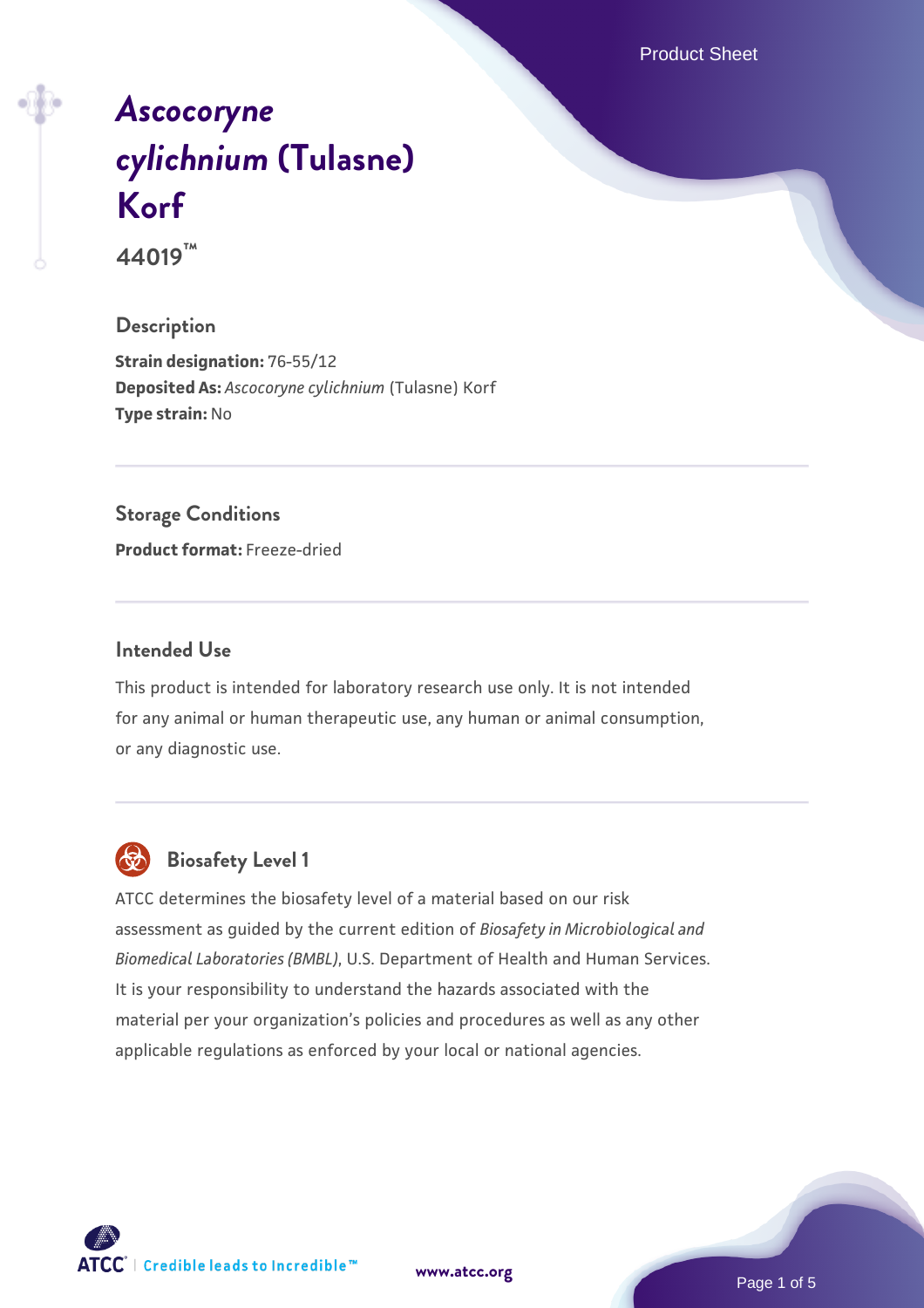#### **[Ascocoryne cylichnium](https://www.atcc.org/products/44019) [\(Tulasne\) Korf](https://www.atcc.org/products/44019) Product Sheet** Product Sheet **44019**

ATCC highly recommends that appropriate personal protective equipment is always used when handling vials. For cultures that require storage in liquid nitrogen, it is important to note that some vials may leak when submersed in liquid nitrogen and will slowly fill with liquid nitrogen. Upon thawing, the conversion of the liquid nitrogen back to its gas phase may result in the vial exploding or blowing off its cap with dangerous force creating flying debris. Unless necessary, ATCC recommends that these cultures be stored in the vapor phase of liquid nitrogen rather than submersed in liquid nitrogen.

## **Certificate of Analysis**

For batch-specific test results, refer to the applicable certificate of analysis that can be found at www.atcc.org.

## **Growth Conditions**

**Medium:**  [ATCC Medium 323: Malt agar medium](https://www.atcc.org/-/media/product-assets/documents/microbial-media-formulations/3/2/3/atcc-medium-323.pdf?rev=58d6457ee20149d7a1c844947569ef92) **Temperature:** 20°C

#### **Material Citation**

If use of this material results in a scientific publication, please cite the material in the following manner: *Ascocoryne cylichnium* (Tulasne) Korf (ATCC 44019)

#### **References**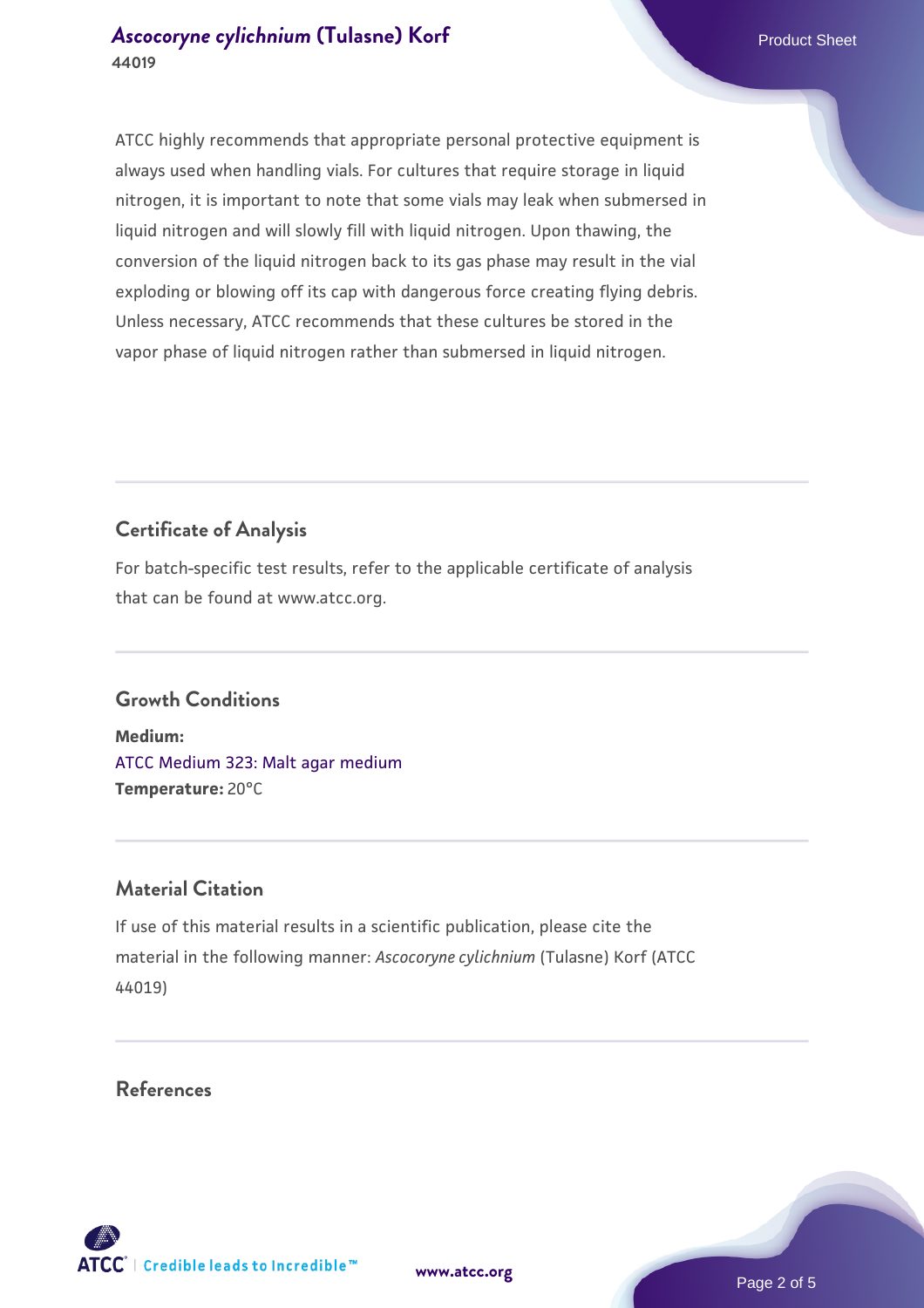#### **[Ascocoryne cylichnium](https://www.atcc.org/products/44019) [\(Tulasne\) Korf](https://www.atcc.org/products/44019) Product Sheet** Product Sheet **44019**

References and other information relating to this material are available at www.atcc.org.

#### **Warranty**

The product is provided 'AS IS' and the viability of ATCC® products is warranted for 30 days from the date of shipment, provided that the customer has stored and handled the product according to the information included on the product information sheet, website, and Certificate of Analysis. For living cultures, ATCC lists the media formulation and reagents that have been found to be effective for the product. While other unspecified media and reagents may also produce satisfactory results, a change in the ATCC and/or depositor-recommended protocols may affect the recovery, growth, and/or function of the product. If an alternative medium formulation or reagent is used, the ATCC warranty for viability is no longer valid. Except as expressly set forth herein, no other warranties of any kind are provided, express or implied, including, but not limited to, any implied warranties of merchantability, fitness for a particular purpose, manufacture according to cGMP standards, typicality, safety, accuracy, and/or noninfringement.

#### **Disclaimers**

This product is intended for laboratory research use only. It is not intended for any animal or human therapeutic use, any human or animal consumption, or any diagnostic use. Any proposed commercial use is prohibited without a license from ATCC.

While ATCC uses reasonable efforts to include accurate and up-to-date information on this product sheet, ATCC makes no warranties or representations as to its accuracy. Citations from scientific literature and patents are provided for informational purposes only. ATCC does not warrant



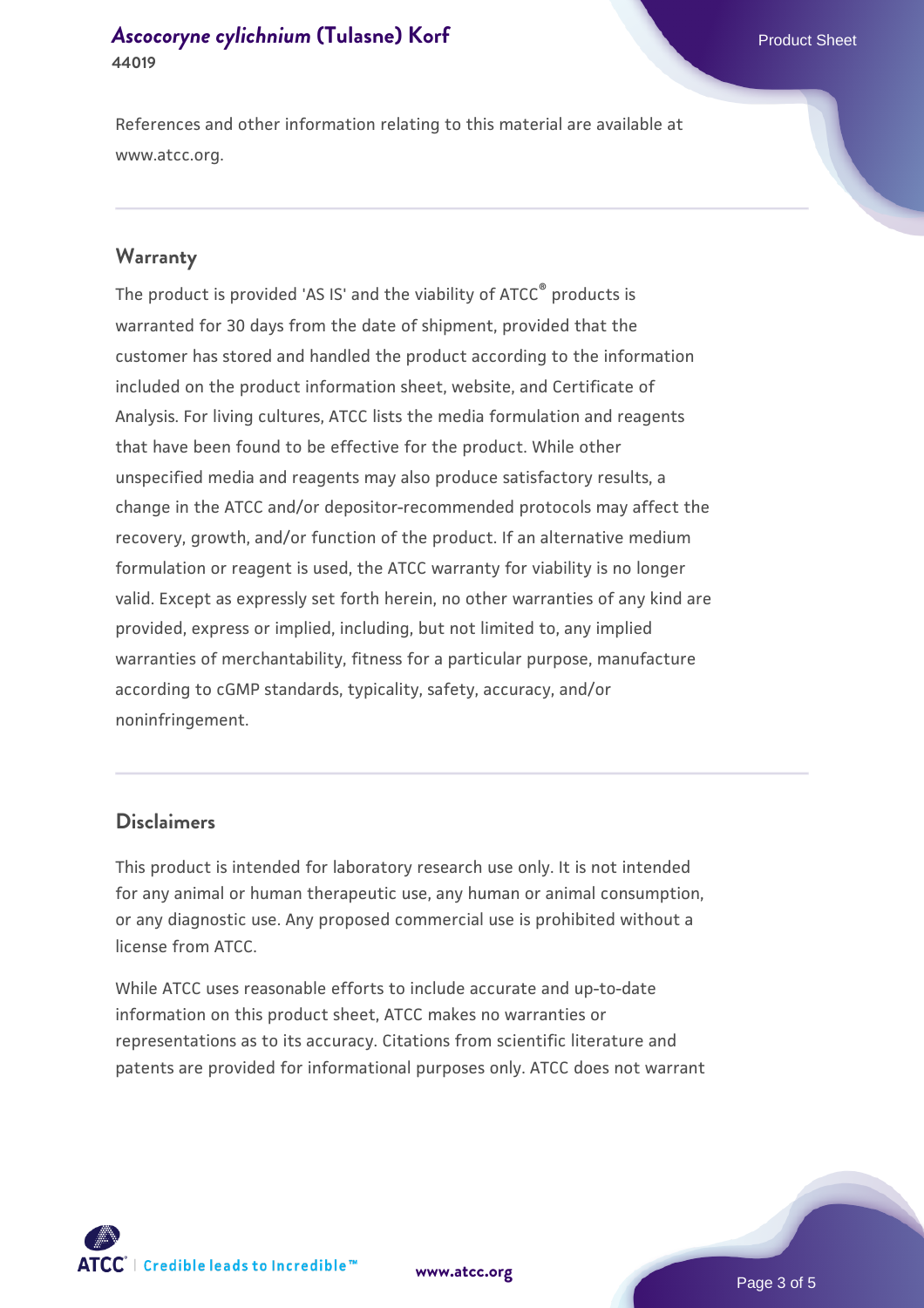that such information has been confirmed to be accurate or complete and the customer bears the sole responsibility of confirming the accuracy and completeness of any such information.

This product is sent on the condition that the customer is responsible for and assumes all risk and responsibility in connection with the receipt, handling, storage, disposal, and use of the ATCC product including without limitation taking all appropriate safety and handling precautions to minimize health or environmental risk. As a condition of receiving the material, the customer agrees that any activity undertaken with the ATCC product and any progeny or modifications will be conducted in compliance with all applicable laws, regulations, and guidelines. This product is provided 'AS IS' with no representations or warranties whatsoever except as expressly set forth herein and in no event shall ATCC, its parents, subsidiaries, directors, officers, agents, employees, assigns, successors, and affiliates be liable for indirect, special, incidental, or consequential damages of any kind in connection with or arising out of the customer's use of the product. While reasonable effort is made to ensure authenticity and reliability of materials on deposit, ATCC is not liable for damages arising from the misidentification or misrepresentation of such materials.

Please see the material transfer agreement (MTA) for further details regarding the use of this product. The MTA is available at www.atcc.org.

## **Copyright and Trademark Information**

© ATCC 2021. All rights reserved. ATCC is a registered trademark of the American Type Culture Collection.

#### **Revision**

This information on this document was last updated on 2021-05-19

#### **Contact Information**